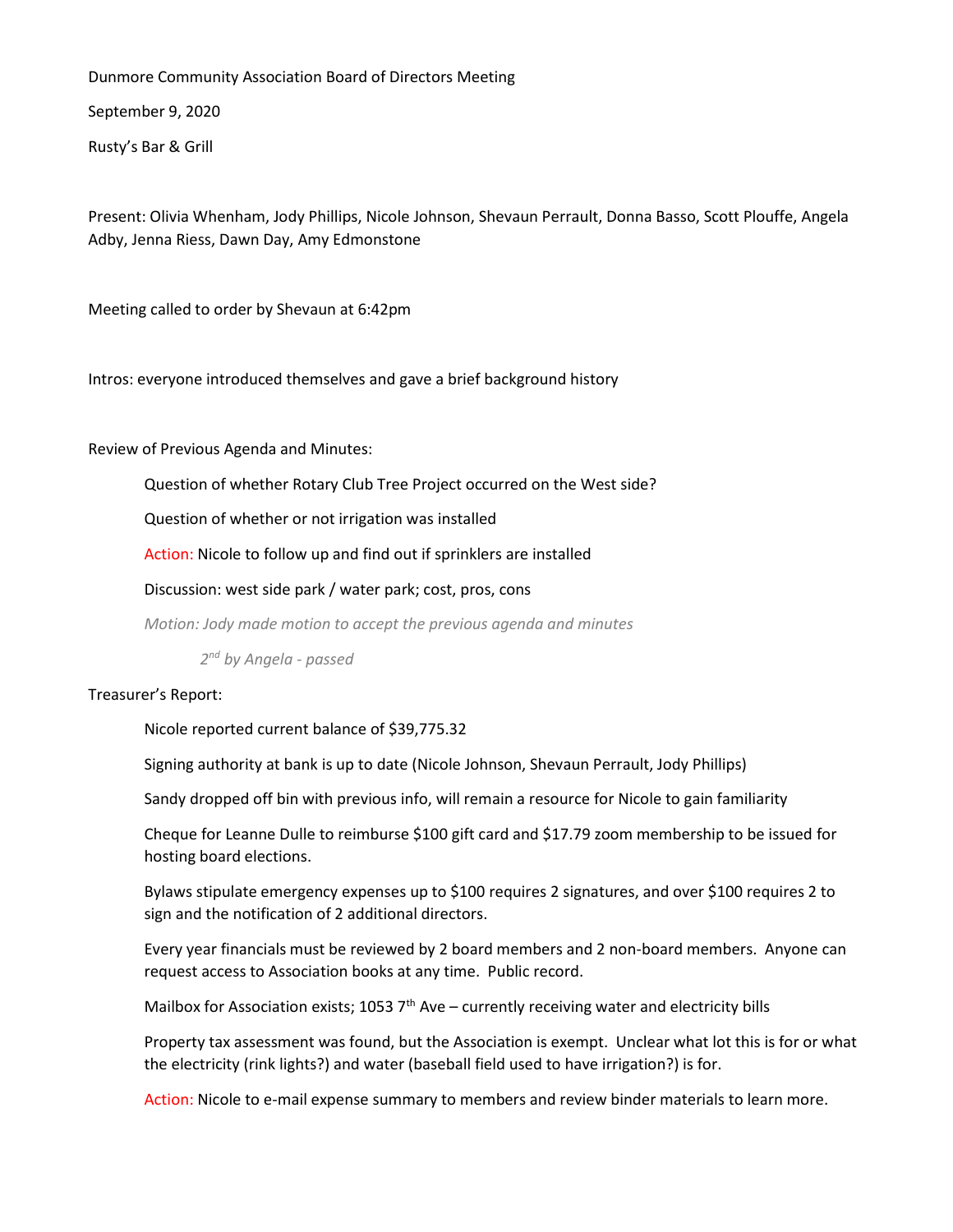Action: Shevaun to call Kelly C. who has performed park maintenance in the past to see if he has info about irrigation and standards for park maintenance.

Action: Scott to meet with Cypress County to find out what the Association's assets and responsibilities for maintenance/upkeep are.

# Old Business:

Improved path for East side:

\$40,000 set aside by Cypress County

Action: Scott will ask County about path plan, get status update

## BMX Track:

County may approach DCA to contribute \$10,000 towards track. Unclear if project is stalled. Dan has expressed concern about proposed area (ambulance access) on the East Side. Western Trail Fabricators LTD has drawn up proposal. Angela mentioned land may not be owned by County. County appears to be spear-heading this project.

### New Business:

West Side Park Maintenance:

Concern expressed that park has multiple safety hazards. Discussion about cost to replace equipment, circled back to BMX track proposed for East side and expressions of support to invest in the West side instead. Idea to take out old park, move small equipment to pea gravel area, and then put the BMX track on the West side. If the DCA has claim on the park land, perhaps an agreement with the County can be made that would solve many issues at once (safety hazard, investment in west side, issue with location of track).

Action: Olivia and her husband to inspect park and make recommendations on equipment that should be removed due to being unsafe.

Action: Shevaun to invite Dan and Leanne Dulle to attend next meeting to seek clarity on project status and discuss above idea to determine if it has merit.

## Review Bylaws:

Bylaws were last updated in 1997 and need review and revision.

Created small committee to review current bylaws and make recommendations to board. Once review is completed, 30 days notice must be given before meeting to adopt revisions.

Action: Jody and Donna to review bylaws and make recommendations on revisions